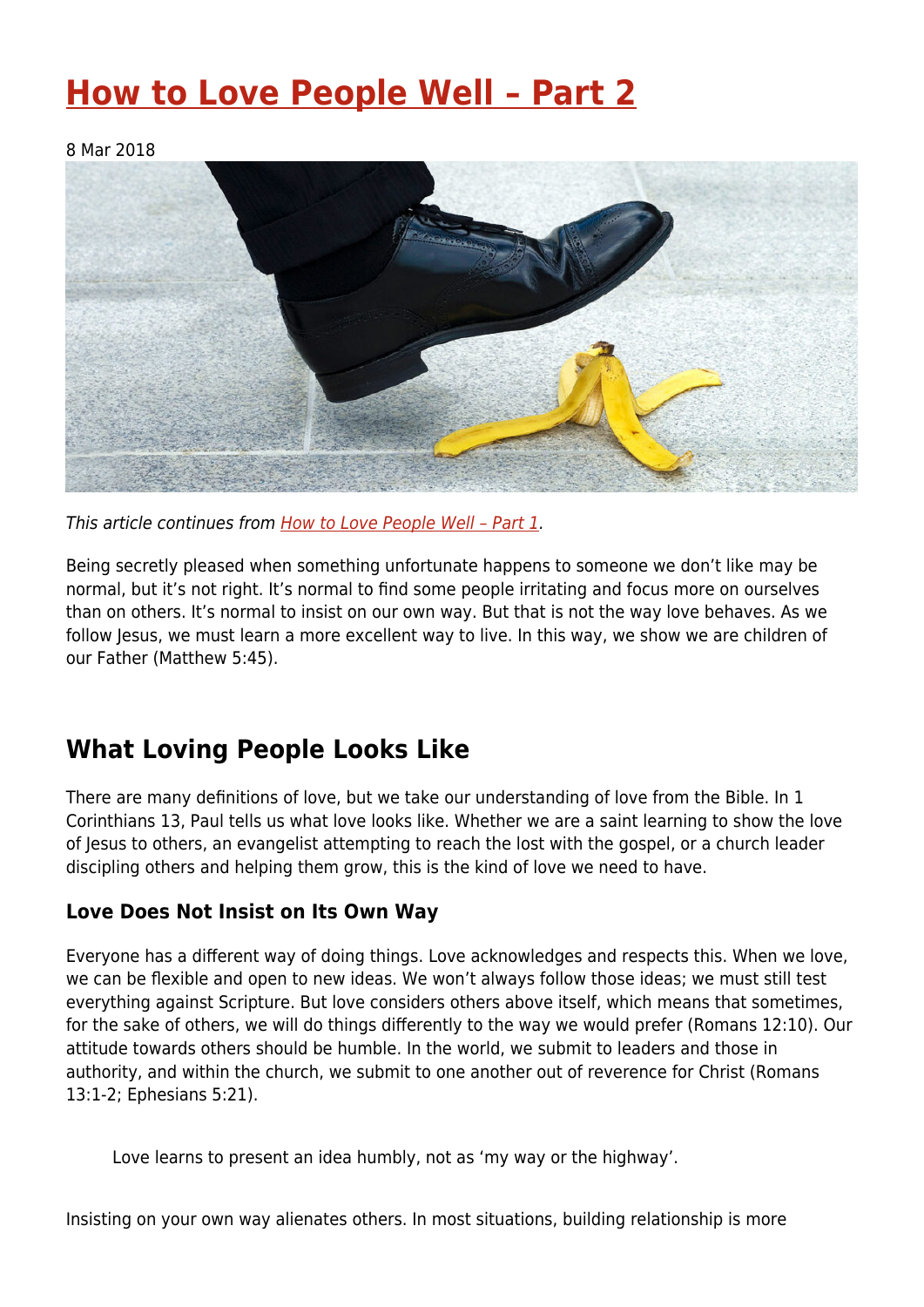important than 'being right'. Love learns to present an idea humbly, not as 'my way or the highway'. What we want doesn't matter half as much as what God wants. And God wants us to love one another.

#### **Love is Not Irritable or Resentful**

Irritability is being wound up by the present. Resentfulness is being wound up by the past. Neither has a place in the followers of Jesus. We can't blame being irritable on our personality or 'that time of the month' if the Bible says being irritable comes from a lack of love. We need to overcome it. Being irritable says, 'My time is more important than your life, your feelings and your growth in the Lord.' The answer to irritability is to let patience have its perfect work in us (James 1:4).

Resentfulness happens when you play a mental highlights reel of everything that ever hurt you and allow it to shape your current mood. A resentful person does not think the best of others. They have let the sun go down on their anger and now live in a twilight world of expecting things to go wrong and others to hurt them. The answer to resentfulness is forgiveness. Let go of those hurtful memories – forgive and forget. That is the way that God loves us and that is how we should love ourselves and others (Hebrews 8:12; John 13:34).

#### **Love Does Not Rejoice at Wrongdoing but Rejoices with The Truth**

It is tempting to rejoice when something unpleasant happens to someone unpleasant. Sometimes we can be glad we spoke rudely or managed to hurt someone who hurt us. But that is not how love behaves. If we love our enemies, there is no room to enjoy wrongdoing, even if it happens to someone we think deserves it. Rather, we must rejoice with the truth. That means only what is Godhonouring, what is righteous, what is of the light.

If we love our enemies, there is no room to enjoy wrongdoing, even if it happens to someone we think deserves it.

By God's grace, others' wrongdoing can provide an opportunity for the gospel – God can work everything for our good (Romans 8:28). But while Paul encouraged the Ephesians to make the best use of their time because the days are evil, we don't rejoice that the days are evil (Ephesians 5:16). Jesus said not even to rejoice at having power over the works of the devil. Rather, He told His disciples, rejoice that your names are written in heaven (Luke 10:20).

#### **Love Bears All Things**

People often speak of the need for healthy boundaries to protect ourselves from being burnt out or taken advantage of. People warn against 'performance mode' and doing too much. But we must not shut the door to helping with what weighs others down. Paul says to throw the door open, because 'love bears all things'. Writing to the Galatians, a church caught up in 'performance mode', Paul says, 'Bear one another's burdens, and so fulfil the law of Christ' [The law of Christ is to love one another] (Galatians 6:2; John 13:34).

…bearing one another's burdens is not a symptom of works-based religion, but rather evidence of love in action